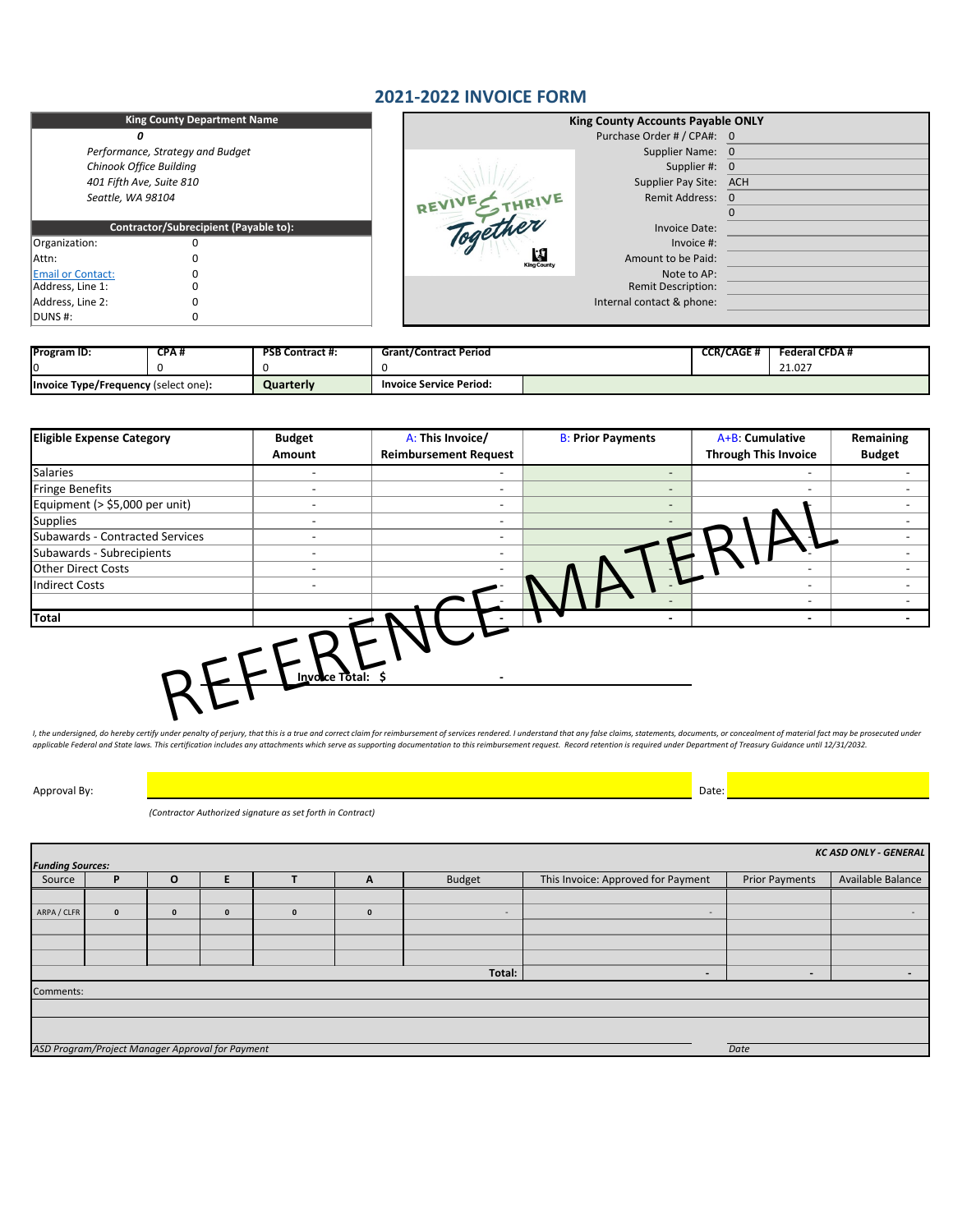**ORGANIZATION NAME:**

**INVOICE PERIOD:**



|                                                                 | until documentation is received. Timesheets are required for salary and benefit reimbursement requests. If you have questions, contact your King County Grant Manager. |                        |                               |                                                                  |                  |                     |                                       |                     |
|-----------------------------------------------------------------|------------------------------------------------------------------------------------------------------------------------------------------------------------------------|------------------------|-------------------------------|------------------------------------------------------------------|------------------|---------------------|---------------------------------------|---------------------|
| <b>Eligible Expense Category</b><br>(Select from Dropdown List) | <b>Expense Description</b>                                                                                                                                             | <b>Date of Service</b> | Date of<br><b>Transaction</b> | <b>Copies of Invoices</b><br>& Receipts<br><b>Attached (Y/N)</b> | <b>Unit Name</b> | $\frac{1}{4}$ Units | Cost / Unit                           | <b>Total Amount</b> |
| <b>EXAMPLE OF EXPENSE ENTRY:</b>                                |                                                                                                                                                                        |                        |                               |                                                                  |                  |                     |                                       |                     |
| <b>Salaries</b>                                                 | <b>Employee Name (Salary Period)</b>                                                                                                                                   | 5/1-5/30/2020          | 5/31/2020 YES                 |                                                                  | <b>Hours</b>     |                     | $65.00 \&$<br>$40 \mid 5$             | 2,600.00            |
| <b>Salaries</b>                                                 | <b>Employee Name (Salary Period)</b>                                                                                                                                   | 6/1-6/30/2020          | 6/31/2020 YES                 |                                                                  | <b>Hours</b>     |                     | $50.00 \mid \xi$<br>$80 \mid \xi$     | 4,000.00            |
| <b>Supplies</b>                                                 | Signage                                                                                                                                                                | 6/1/2020               | 6/2/2020 YES                  |                                                                  | <b>Units</b>     |                     | $5 \mid \frac{2}{3}$<br>$100.00  $ \$ | 500.00              |
| <b>Subawards - Contracted</b>                                   | Vendor Name - Contracted Service                                                                                                                                       | 7/15/2020              | 7/31/2020 YES                 |                                                                  | Month            |                     | $1 \mid \xi$<br>$5,000.00$ \$         | 5,000.00            |
| <b>Other Direct Costs</b>                                       | Paid Ads Facebook                                                                                                                                                      | 7/30/2020              | 7/30/2020 YES                 |                                                                  | Ads              | $12 \mid 5$         | 1,500.00                              | \$<br>18,000.00     |
| <b>Other Direct Costs</b>                                       | <b>Masks</b>                                                                                                                                                           | 8/5/2020               | 8/5/2020 YES                  |                                                                  | 50 Pcs-Pack      | $12 \mid 5$         | $14.95$ \$                            | 179.40              |
| <b>Other Direct Costs</b>                                       | Copying/printing                                                                                                                                                       | 8/5/2020               | 8/5/2020 YES                  |                                                                  | Pages            | $100 \,$ \$         | $0.30  $ \$                           | 30.00               |
| <b>Subawards - Subrecipients</b>                                | Subrecipient Name (month for which the sub was paid)                                                                                                                   | 8/10/2020              | 8/31/2020 YES                 |                                                                  | Month            |                     | $2,500.00$ \$<br>$1\vert$ \$          | 2,500.00            |
| <b>ENTER YOUR EXPENSES BELOW:</b>                               |                                                                                                                                                                        |                        |                               |                                                                  |                  |                     |                                       |                     |
|                                                                 |                                                                                                                                                                        |                        |                               |                                                                  |                  |                     |                                       |                     |
|                                                                 |                                                                                                                                                                        |                        |                               |                                                                  |                  |                     |                                       |                     |
|                                                                 |                                                                                                                                                                        |                        |                               |                                                                  |                  |                     |                                       |                     |
|                                                                 |                                                                                                                                                                        |                        |                               |                                                                  |                  |                     |                                       |                     |
|                                                                 |                                                                                                                                                                        |                        |                               |                                                                  |                  |                     |                                       |                     |
|                                                                 |                                                                                                                                                                        |                        |                               |                                                                  |                  |                     |                                       |                     |
|                                                                 |                                                                                                                                                                        |                        |                               |                                                                  |                  |                     |                                       |                     |
|                                                                 |                                                                                                                                                                        |                        |                               |                                                                  |                  |                     |                                       |                     |
|                                                                 |                                                                                                                                                                        |                        |                               |                                                                  |                  |                     |                                       |                     |
|                                                                 |                                                                                                                                                                        |                        |                               |                                                                  |                  |                     |                                       |                     |
|                                                                 |                                                                                                                                                                        |                        |                               |                                                                  |                  |                     |                                       |                     |
|                                                                 |                                                                                                                                                                        |                        |                               |                                                                  |                  |                     |                                       |                     |
|                                                                 |                                                                                                                                                                        |                        |                               |                                                                  |                  |                     |                                       |                     |
|                                                                 |                                                                                                                                                                        |                        |                               |                                                                  |                  |                     |                                       |                     |
|                                                                 |                                                                                                                                                                        |                        |                               |                                                                  |                  |                     |                                       |                     |
|                                                                 |                                                                                                                                                                        |                        |                               |                                                                  |                  |                     |                                       |                     |
|                                                                 |                                                                                                                                                                        |                        |                               |                                                                  |                  |                     |                                       |                     |
|                                                                 |                                                                                                                                                                        |                        |                               |                                                                  |                  |                     |                                       |                     |
|                                                                 |                                                                                                                                                                        |                        |                               |                                                                  |                  |                     |                                       |                     |
|                                                                 |                                                                                                                                                                        |                        |                               |                                                                  |                  |                     |                                       |                     |
|                                                                 |                                                                                                                                                                        |                        |                               |                                                                  |                  |                     |                                       |                     |
|                                                                 |                                                                                                                                                                        |                        |                               |                                                                  |                  |                     |                                       |                     |
|                                                                 |                                                                                                                                                                        |                        |                               |                                                                  |                  |                     |                                       |                     |
|                                                                 |                                                                                                                                                                        |                        |                               |                                                                  |                  |                     |                                       |                     |
|                                                                 |                                                                                                                                                                        |                        |                               |                                                                  |                  |                     |                                       |                     |
| <b>TOTAL</b>                                                    |                                                                                                                                                                        |                        |                               |                                                                  |                  |                     |                                       | \$0.00              |

| <b>PROGRAM ID:</b>    |             |
|-----------------------|-------------|
| <b>UNDING SOURCE:</b> | ARPA / CLFR |

INSTRUCTIONS: Itemize every expense/purchase for which reimbursement is being sought. Invoices and receipts are required for each expense at time of invoice request. Expenses without documentation will not be reimbursed until documentation is received. Timesheets are required for salary and benefit reimbursement requests. If you have questions, contact your King County Grant Manager.

# **CURRENT INVOICE EXPENSE DETAILS**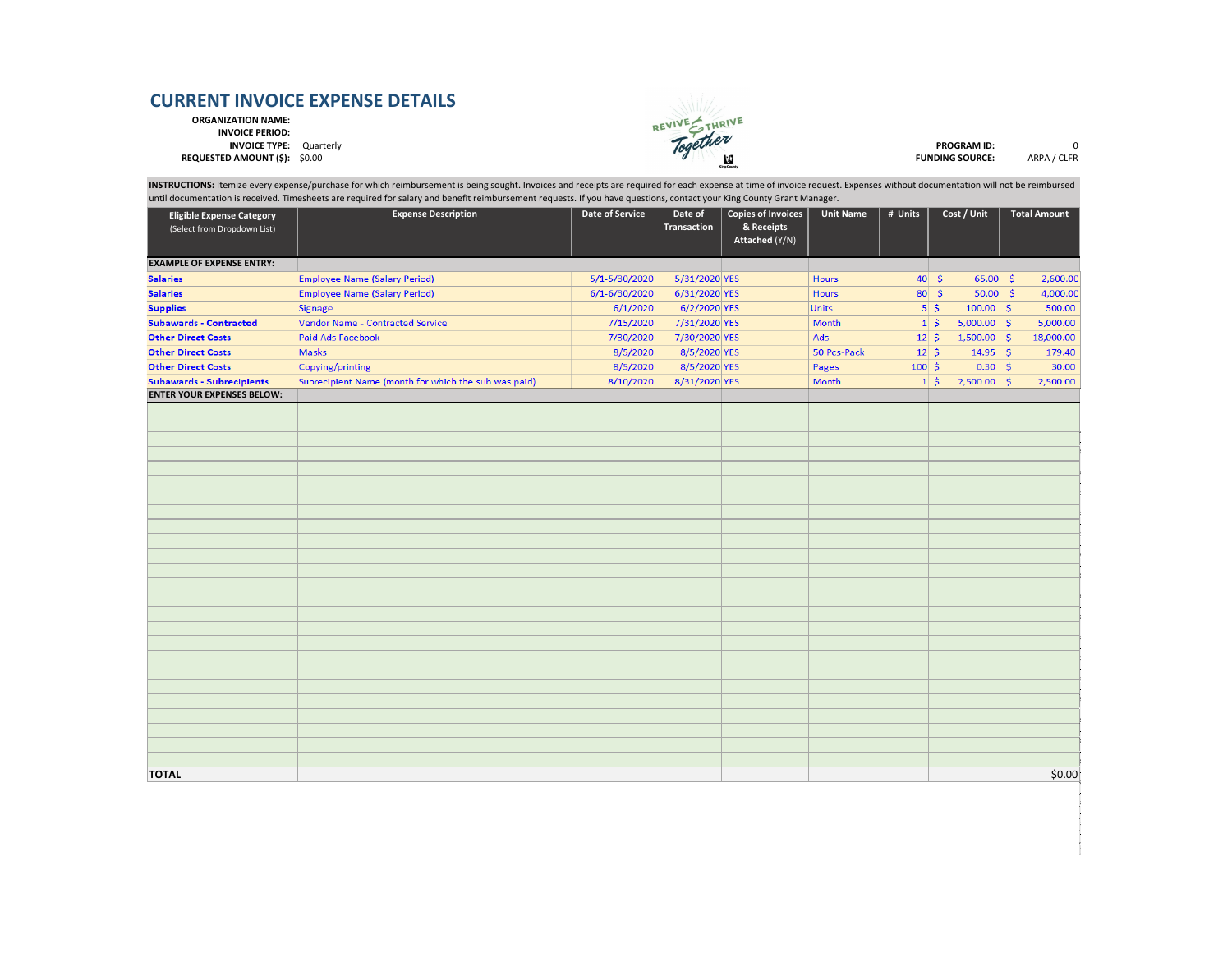

## PROGRAM PROGRESS REPORT

| <b>Program ID:</b> Click or tap here to enter text.        |
|------------------------------------------------------------|
| <b>Organization Name:</b> Click or tap here to enter text. |
| <b>CPA#:</b> Click or tap here to enter text.              |
| <b>Reporting Period:</b> Click or tap here to enter text.  |

### **1. PROGRAM PRIORITIES FOR THIS REPORTING PERIOD:**

Provide a short summary or list of activities prioritized for this period.

Click or tap here to enter text.

### **2. PROGRAM ACCOMPLISHMENTS THIS REPORTING PERIOD:**

For each program objective listed in the Scope of Work, discuss activities carried out by your organization during this reporting period. Include reporting metrics as available (Quantitative and Qualitative). Attach relevant data as needed with this submittal.

Click or tap here to enter text.

### **3. PROGRAM CHALLENGES:**

What, if any, challenges did you face during this reporting period and what actions did you take to address these challenges. If there are any changes to your project goal(s), objective(s) or activities due to challenges faced, please note them in your response. Distribution and the state of the state of the state of this period.<br>
Consequence of program objective listed in this Gregory (Microsofter of this period,<br>
Consequence of program objective listed in the Scope of Work, diss

Click or tap here to enter text.

### **4. PROGRAM EQUITY:**

Describe how the organization is ensuring this program is inclusive and serving diverse community needs.

Click or tap here to enter text.

**Submitted by:** Click or tap here to enter text. Date Submitted: Click or tap to enter a date.